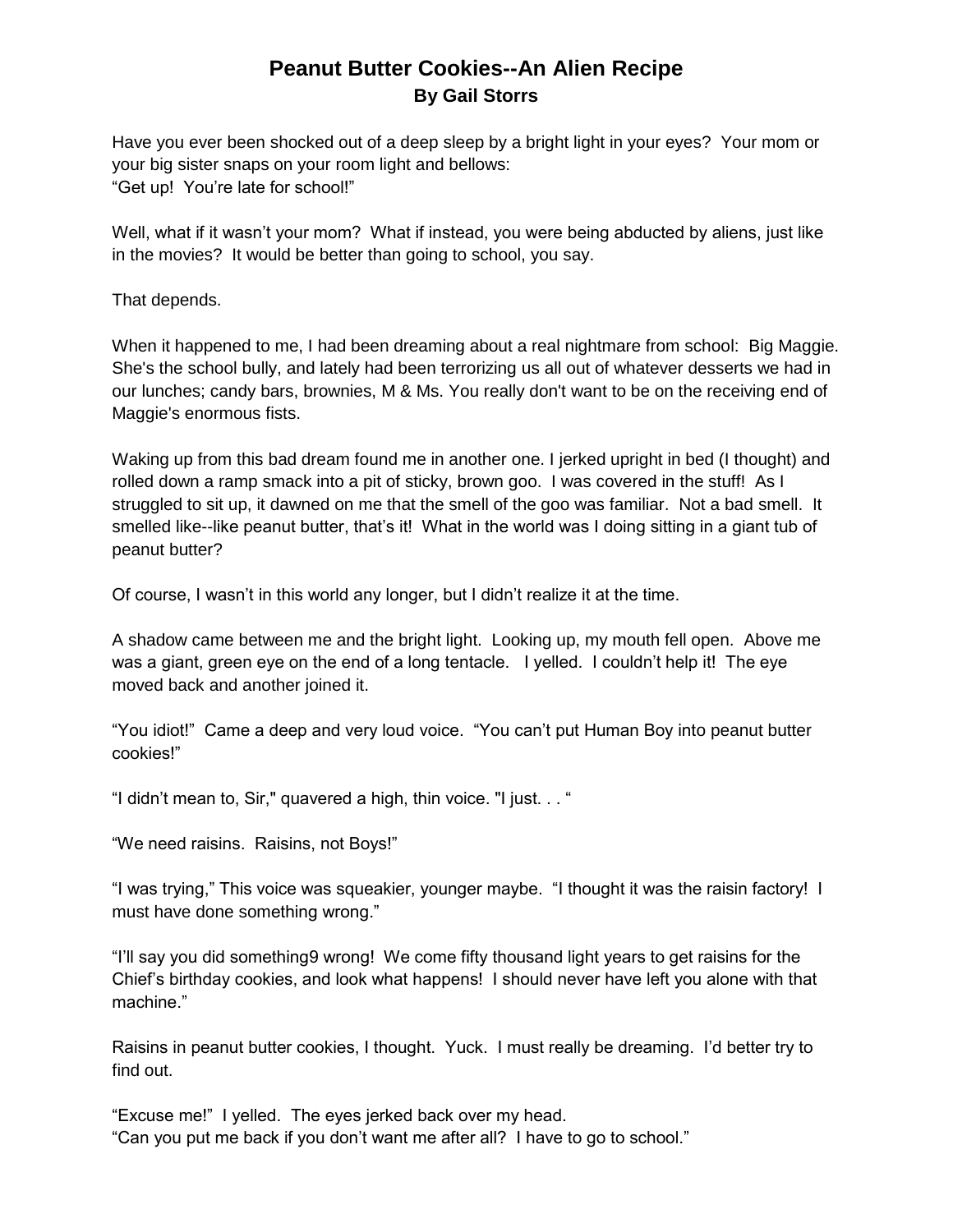"It's talking!" squeaked the young voice, apparently belonging to the smaller eyeball.

"Of course it is," growled the elder. "That's what Human Boys do. We can't put you back, Boy," said Deep Voice, looking down at me, "until we figure out what went wrong with the translocator. And besides, we need something to add to this recipe. You're better than no raisins at all."

"I don't think you really want raisins or Boy in your cookies, do you?" I said, in a voice that was not quite steady. "My mom puts chocolate chips in hers."

"Chocolatechips? What's that?"

I tried to sit up again, but ended up sinking down into the peanut butter. This *must* be a dream. "Don't you know what chocolate is?" I asked, as I tried to pull one arm free of the goo (it made a horrible a sucking noise). "It's the absolutely the best thing there is to put with peanut butter." I worked one hand into my pajama shirt pocket, where there just happened to be a now soggy bag of M & Ms. "Try this," I held it up.

With a whooshing noise, the bag was sucked out of my hand. Some crunching and mumbling followed.

"Usually," I put in, "You take the chocolate out of the paper before you eat it."

"Fantastic!" boomed the Big Voice. "You say this tastes good with peanut butter?"

"The best there is," I answered, while slowly but surely rolling my way to the side of the tub.

"We must have more of this, now. We will return you to your dwelling, and you will get us 500 of these chocolate papers!"

Of course, I did not have 500 packages of M & Ms in my dwelling. I mean, who does?

I yelled up, "But sir, what if . . . "

Splat! Apparently, they had figured out how to reverse my translocation. I landed flat on my back with peanut butter cushioning my fall onto the carpet. Mom was *not* going to be happy about this mess. Unless it really was a dream. But it felt too sticky for that. I picked myself up and oozed my way to the shower.

When I came out toweling my hair dry (it still smelled of peanuts) I was met by the smaller green eye. The rest of him, connected to the eye, was sort of like a squid, only green, and standing upright on its tentacles. It was about as tall as me, if you count the eyestalk.

"Where'd you come from?" I gasped.

"The Captain sent me to help you with the transport," it explained, squeakily. "Since the mistake was my fault, you know. I make a lot of mistakes," it added sadly, "and the Captain is sick of me, I guess. It's better to keep out of his hair for a while."

"Hair?" I asked.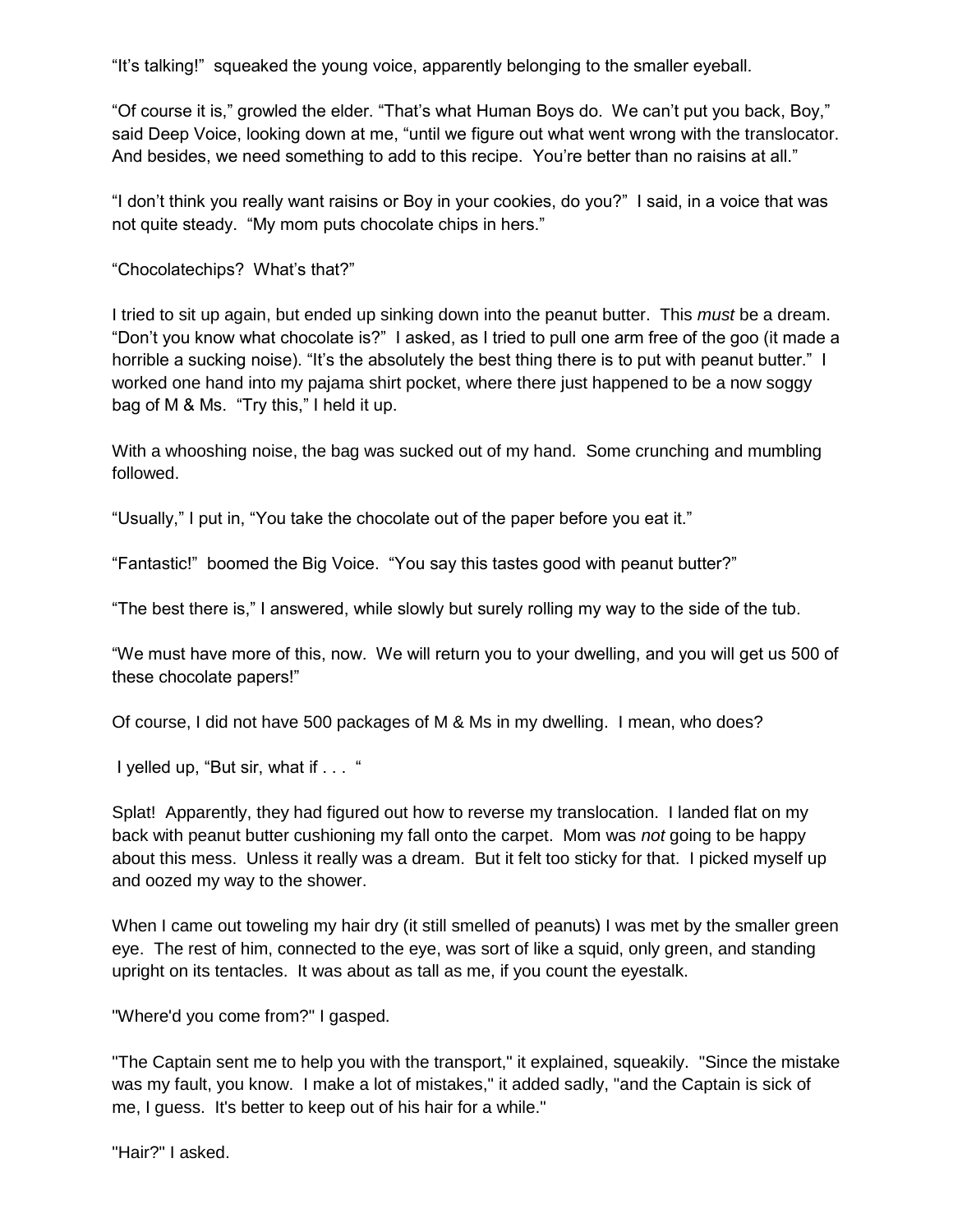"Figure of speech," it said.

"Well, anyway," I returned to the subject weighing on my mind, "I don't have anything to transport. That was my last bag of M & Ms. "

"Oh, no!" squeaked the Squid. "We have to find some! I know how to get raisins but not this choc stuff. The Captain will never let me do anything important again. He might even leave me here, and then I'd never get home. At least, not until the Chief's next birthday. That's about 50 of your Earth years." He sniffled a little, and his one big eye began to look moist, like maybe tears were about to start leaking out.

50 years! Did that mean I'd have to hide him from everyone for almost my whole life? I couldn't let Mom and Dad find out about him. Introducing my family to a one-eyed squid-like alien was worse than bringing home a stray dog, and I'd gotten into a lot of trouble about that not long ago. Besides, I was beginning to feel kind of sorry for him.

"We'll think of something, "I told him bracingly. "Chocolate in your Chief's peanut butter cookies will make you famous, and then you won't be in trouble, you'll see. Let's just not make any noise—my mom's still asleep, and I don't think she'd understand having you here. What we need is a plan."

I dug out some paper and a pencil to make a list. It always helps me organize my thoughts when I put them down on paper. I wrote down all the words I could think of that pertained to our peculiar situation. Squid's eye bobbed gently over my shoulder.

Here's what we came up with:

Chocolate Peanut butter Cookies Aliens M & Ms Need some! Candy **Halloween** Tomorrow. . .

"That's it!" I hissed excitedly (I *really* didn't want my mom waking up yet), "Tomorrow's Halloween!"

"Holeen?" said Squid. "What's that got to do with choclot?" "Everything!" I smiled.

The next day, or rather a couple of hours later, I was escorting my young "cousin" into my classroom to Show and Tell about the amazing costume we had created for Halloween. Squid had stuffed some of his tentacles into a pair of my old jeans and sneakers, and we let the others hang down around his waist.